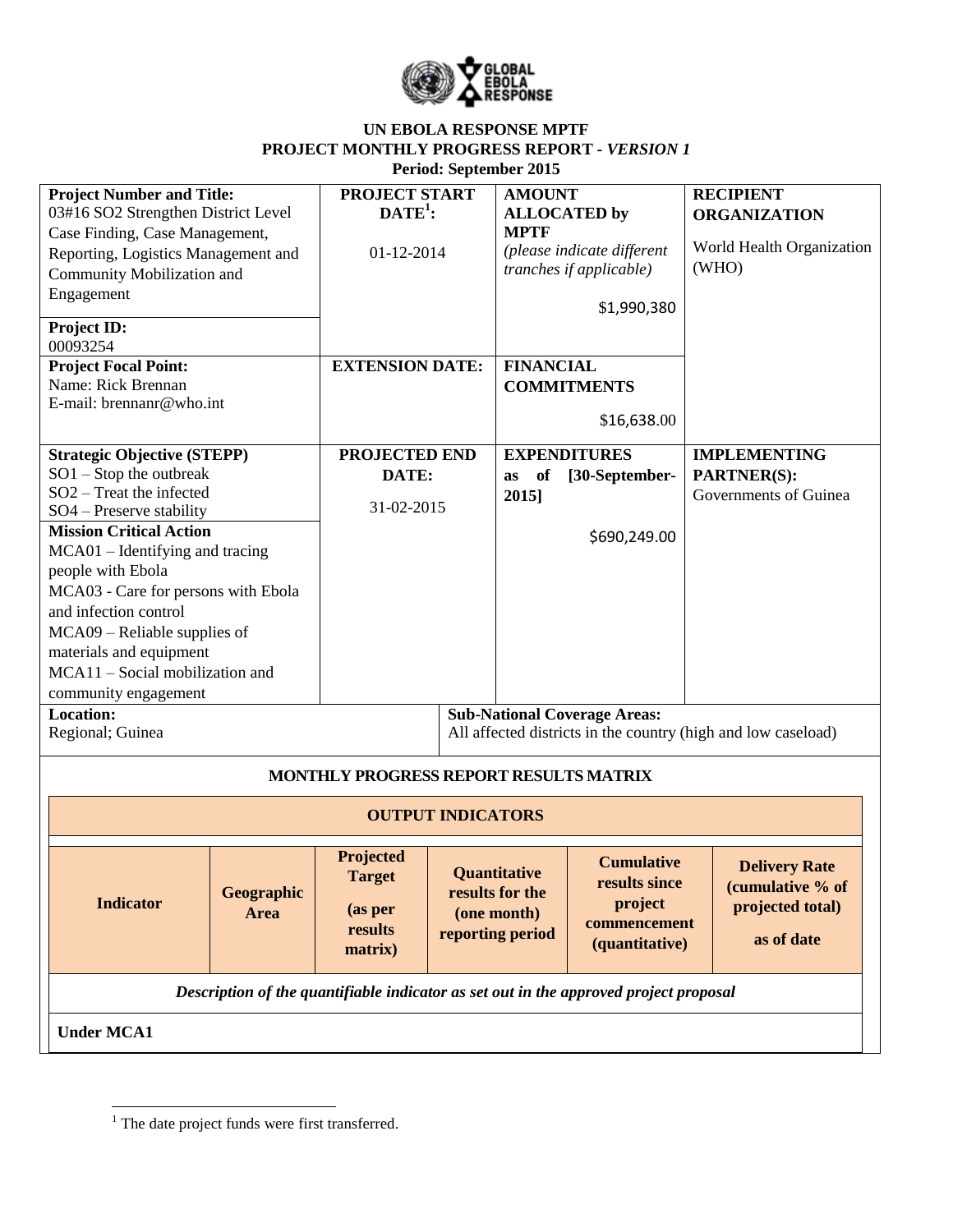

## **UN EBOLA RESPONSE MPTF PROJECT MONTHLY PROGRESS REPORT** *- VERSION 1* **Period: September 2015**

| Proportion of suspect<br>cases investigated<br>within 24 hours of<br>notification                                                                                           | All affected<br>districts in 3<br>countries | $>90\%$          | 100%             | 99%           | 100% |  |  |  |  |
|-----------------------------------------------------------------------------------------------------------------------------------------------------------------------------|---------------------------------------------|------------------|------------------|---------------|------|--|--|--|--|
| Weekly Average of<br>proportion of contacts<br>monitored                                                                                                                    | All affected<br>districts in 3<br>countries | $>95\%$          | 99%              | 98%           | 100% |  |  |  |  |
| <b>Under MCA03</b>                                                                                                                                                          |                                             |                  |                  |               |      |  |  |  |  |
| Number of new<br>health care workers<br>infected by district                                                                                                                | All affected<br>districts in 3<br>countries | $\boldsymbol{0}$ | $\boldsymbol{0}$ | 37            | 37   |  |  |  |  |
| <b>Under MCA09</b>                                                                                                                                                          |                                             |                  |                  |               |      |  |  |  |  |
| Incidences of stock<br>out of PPEs                                                                                                                                          | All affected<br>districts in 3<br>countries | $\boldsymbol{0}$ | Not available    | Not available |      |  |  |  |  |
| <b>Under MCA11</b>                                                                                                                                                          |                                             |                  |                  |               |      |  |  |  |  |
| Proportion of<br>incidences of<br>community resistance<br>resolved                                                                                                          | All affected<br>districts in 3<br>countries | $>90\%$          | Not available    | Not available |      |  |  |  |  |
| <b>EFFECT INDICATORS</b> (if available for the reporting period)                                                                                                            |                                             |                  |                  |               |      |  |  |  |  |
|                                                                                                                                                                             |                                             |                  |                  |               |      |  |  |  |  |
|                                                                                                                                                                             |                                             |                  | <b>NARRATIVE</b> |               |      |  |  |  |  |
| <b>Situation Update</b>                                                                                                                                                     |                                             |                  |                  |               |      |  |  |  |  |
| No critical changes have been observed during the implementation of the project.                                                                                            |                                             |                  |                  |               |      |  |  |  |  |
| <b>Key Achievements</b>                                                                                                                                                     |                                             |                  |                  |               |      |  |  |  |  |
| Increased of suspected cases investigation 100%                                                                                                                             |                                             |                  |                  |               |      |  |  |  |  |
| Increased of contacts monitoring rate from 99%<br>$\bullet$                                                                                                                 |                                             |                  |                  |               |      |  |  |  |  |
| Increased of confirmed cases that are from known contacts lists<br>$\bullet$                                                                                                |                                             |                  |                  |               |      |  |  |  |  |
| Reinforced supervisions in active prefectures<br>$\bullet$                                                                                                                  |                                             |                  |                  |               |      |  |  |  |  |
| Delays or Deviations (if any, briefly describe the delays or changes in focus, approach or targets, and provide a short<br>justification for the change $(1-2$ paragraphs)) |                                             |                  |                  |               |      |  |  |  |  |
| Gender and Environmental Markers (Please provide disaggregated data, if applicable)                                                                                         |                                             |                  |                  |               |      |  |  |  |  |
| <b>No. of Beneficiaries</b><br><b>Environmental Markers</b>                                                                                                                 |                                             |                  |                  |               |      |  |  |  |  |